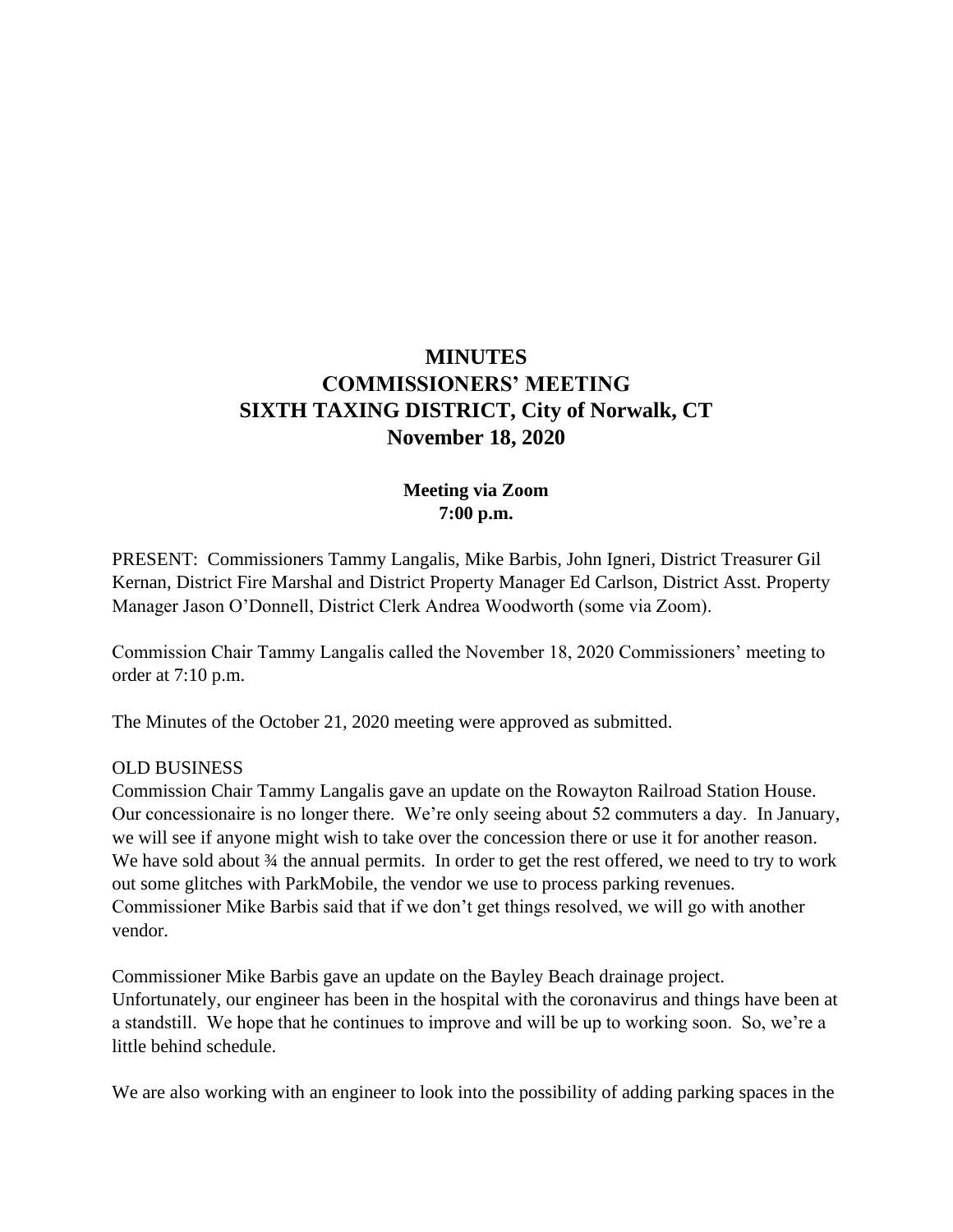## **MINUTES – November 18, 2020 Page Two**

Ambler Parking Lot. We would not interfere in the wetlands but add spaces in the buffer zone of the wetlands. We have an easement with Kevin Conroy and he's amenable to doing something. The city's Conservation Commission officer, Alexis Cherichetti, will need to work with us on any plans.

## NEW BUSINESS

We will have a vote on December 2 about proposals to either stay with the same rules or go with a proposal that would change the rules about what can be displayed on the Old School Field Fence and for how long. The vote will be held in the Courtyard of the Community Center. For those not wishing or unable to vote in person should contact the District Clerk, Andrea Woodworth, at [awoodworth@rowayton6td.com](mailto:awoodworth@rowayton6td.com) or 203-854-6666 x1 to receive materials to be able to vote remotely.

Rowayton Resident Rob Pratt, Farm Creek Road, said that he has a roup of people collaborating with himself and others and they've come up with a proposal about the fence and the signs there. The Commissioners just received this a few minutes prior to the meeting so they will study the document and find a way to condense it into a proposal.

Another Rowayton Resident said that he thinks we should honor the guidelines, leave any sign up for 2 weeks and that should be enough. This will just go on forever otherwise.

Daniel Holman wanted to thank Rob Pratt for his work. He asked whether or not the Commissioners would endorse one proposal over the other. Commissioner Mike Barbis said that the Commissioners are meant to be impartial in any matters such as this.

Another resident asked what the point is to have a vote. She wants the process to be speeded up.

Commission Chair Tammy Langalis said that the Commissioners had received some proposals and we have the rules for the fence. We want to give the residents a chance to choose which proposal they would like to see go into effect.

Another resident asked why it is so hard to take a stand. She wonders why this issue has come up against such push back. She wants us to stand behind "Black Lives Matter". She feels that we are closing our town to people of color. She asked why it was more important to risk lives voting instead of just doing it.

Mrs. Langalis said that the issue is not whether it's "Black Lives Matter". The Commissioners support that notion. The fence belongs to the City of Norwalk and we are tasked with managing the property. We're trying to decide what types of signage can be allowed on our public property. We do have rules about what can go on the fence and for how long.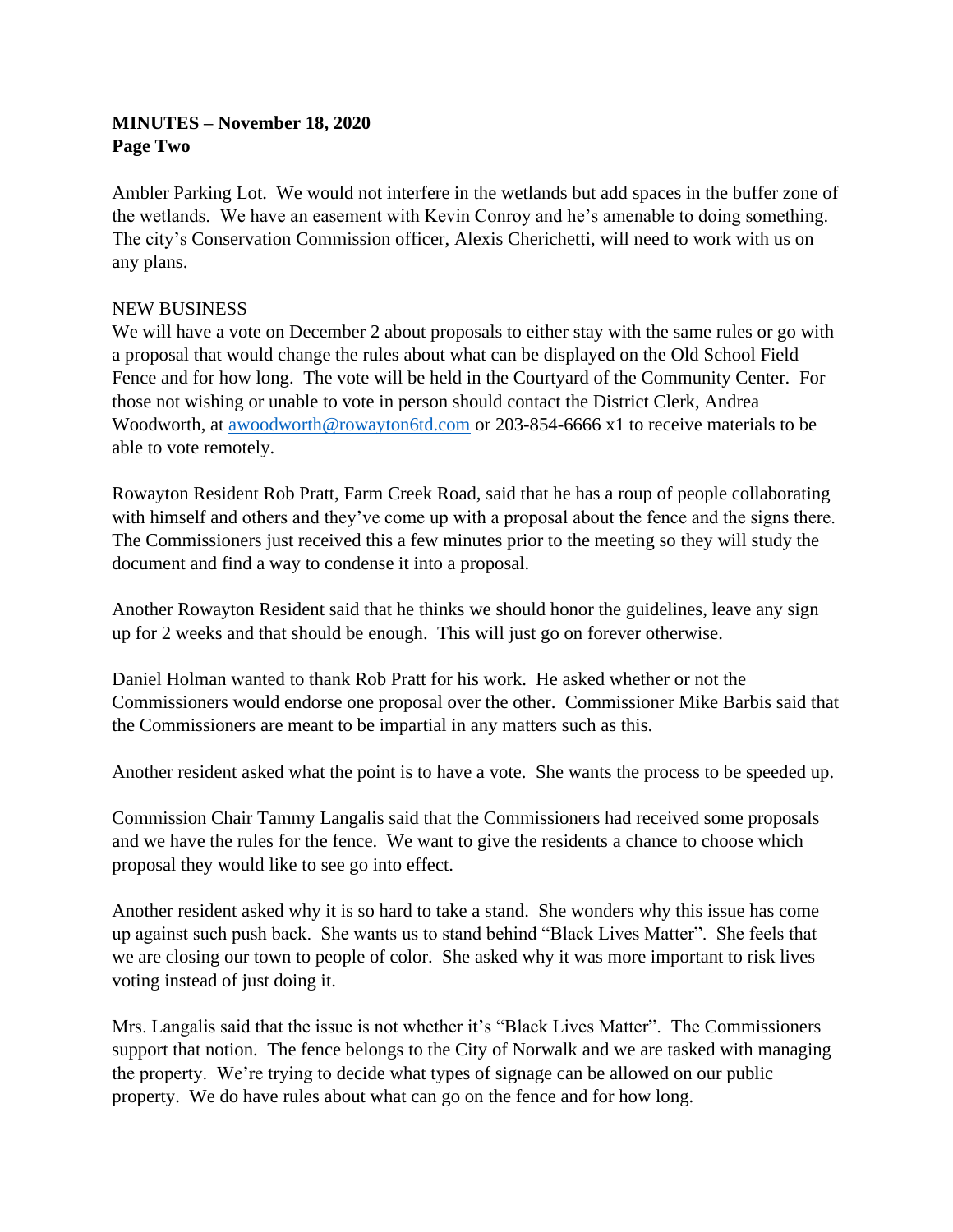## **MINUTES – November 18, 2020 Page Three**

Mr. Barbis once again said that anyone who doesn't want to vote in person should contact the District Clerk, Andrea Woodworth, at [awoodworth@rowayton6td.com](mailto:awoodworth@rowayton6td.com) or 203-854-6666 x1.

Lauren Henry of Bryan Road asked why owners of property, but not residents, could not vote. Mr. Barbis said that that rule is in our original charter. Only residents of the  $6<sup>th</sup>$  Taxing District may vote in District wide elections.

Rob Pratt of Farm Creek Road reiterated that the process is meant to be a mutually expressed proposal. Mrs. Langalis said that the Commissioners would review his proposal and get back to him with questions and of ways to condense the material. There's a feeling of collaboration here and we should be taking advantage of that. The world is full of more good people than not.

Commission Chair Tammy Langalis thanked everyone who spoke for their input.

From District Treasurer Gil Kernan:

# **Sixth Taxing District Treasurer's Narrative Report Commissioner's Meeting November 18, 2020**

# **Handouts to Commissioners\*:**

- New Report: Pending Open Items as of November 15, 2020
- Budget vs. Actual report as of October 31, 2020 for FY 20-21
- Capital Funds Project Balances report as of October 31, 2020
- Report of Bills Paid for the following months:
	- o October 2020

### **Comments on Reports:**

- **Budget vs. Actual Report for FY 20-21**
	- Our income is at 46% of the budgeted income
	- Our expenses are currently at 45% of the budgeted expenses
- **Capital Budget**
	- Including reserves, the Capital account has a balance of \$461,528

### **Events:**

- We are working with the Auditors on the Annual Audit for FY 19-20
- A second email will be sent to Department Supervisors requesting projected budget items for preparation of the FY 21-22 Budget Draft.

No responses as of November 15, 2020

\*Please note, these are preliminary drafts and not final audited reports. \$Statistical reports will appear at the end of the Minutes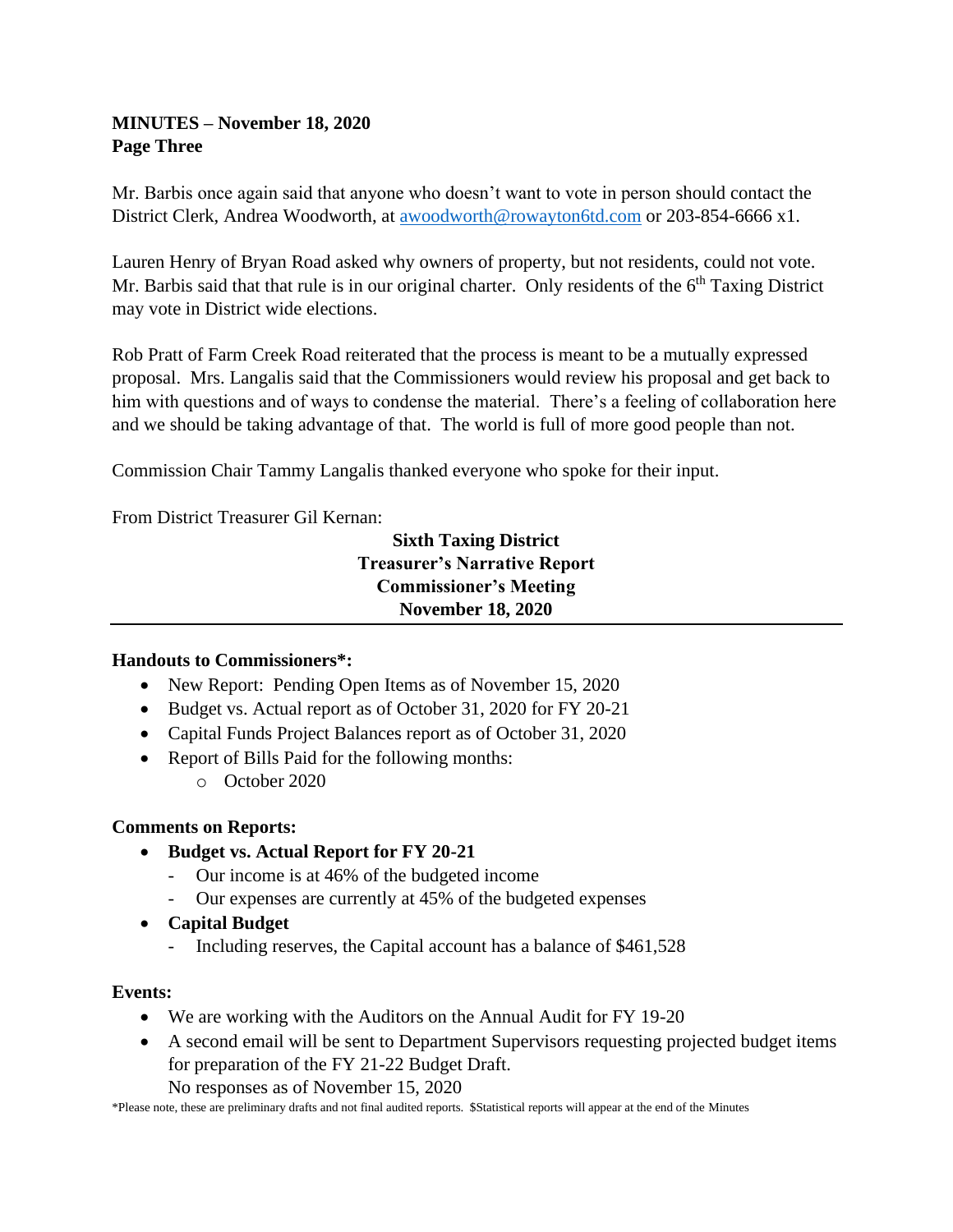## **MINUTES – November 18, 2020 Page Four**

| <b>Report of the District Fire Marshal</b> | October 2020   | <b>Ed Carlson</b>    |
|--------------------------------------------|----------------|----------------------|
| Type of Activity                           | #              | # Man Hours          |
| <b>Blasting Permits</b>                    | ***            | ***                  |
| <b>Blasting Site Inspections</b>           | ***            | ***                  |
| <b>Building Inspections</b>                | $\overline{2}$ | 3                    |
| Clerical (office) work                     |                | 17                   |
| Fire Marshal Conferences                   | $\overline{2}$ | 2                    |
| <b>Career Development Training</b>         |                | 3                    |
| Investigation(s)                           | 2              | $\overline{2}$       |
| Meetings: District Monthly                 |                |                      |
| <b>FNHCFMA</b>                             |                |                      |
| ESO zoom                                   |                |                      |
| <b>Hoarding Workshop</b>                   |                | 2                    |
|                                            |                | Total Man Hrs.<br>32 |
| Expenses: NFPA 921: \$60.00                |                |                      |

NFPA 58: \$75.00

Remarks: Storm of 11/16: Four trees on Houses in the District. No injuries.

#### **Report of the Property Manager November 2020 Ed Carlson**

#### **Community Center:**

- 1. The dog park has been fertilized and over seeded.
- 2. The description sign for the ship model is being redone by Norwalk Signs.
- 3. An estimate to replace the case for the ship model received from Select Plastic. Additional estimates are being sought.

#### **Bayley Beach:**

- 1. Water is off, bathrooms are closed and water pipes have been winterized.
- 2. The gate was damaged by a vehicle and repaired by District personnel.
- 3. Minor damage to some chairs following 11/15 storm.

#### **Pinkney Park:**

- 1. The lamp on the barn was repaired and is now working.
- 2. The lawn was fertilized and over seeded.
- 3. Farmers' Market ends on 11/20.